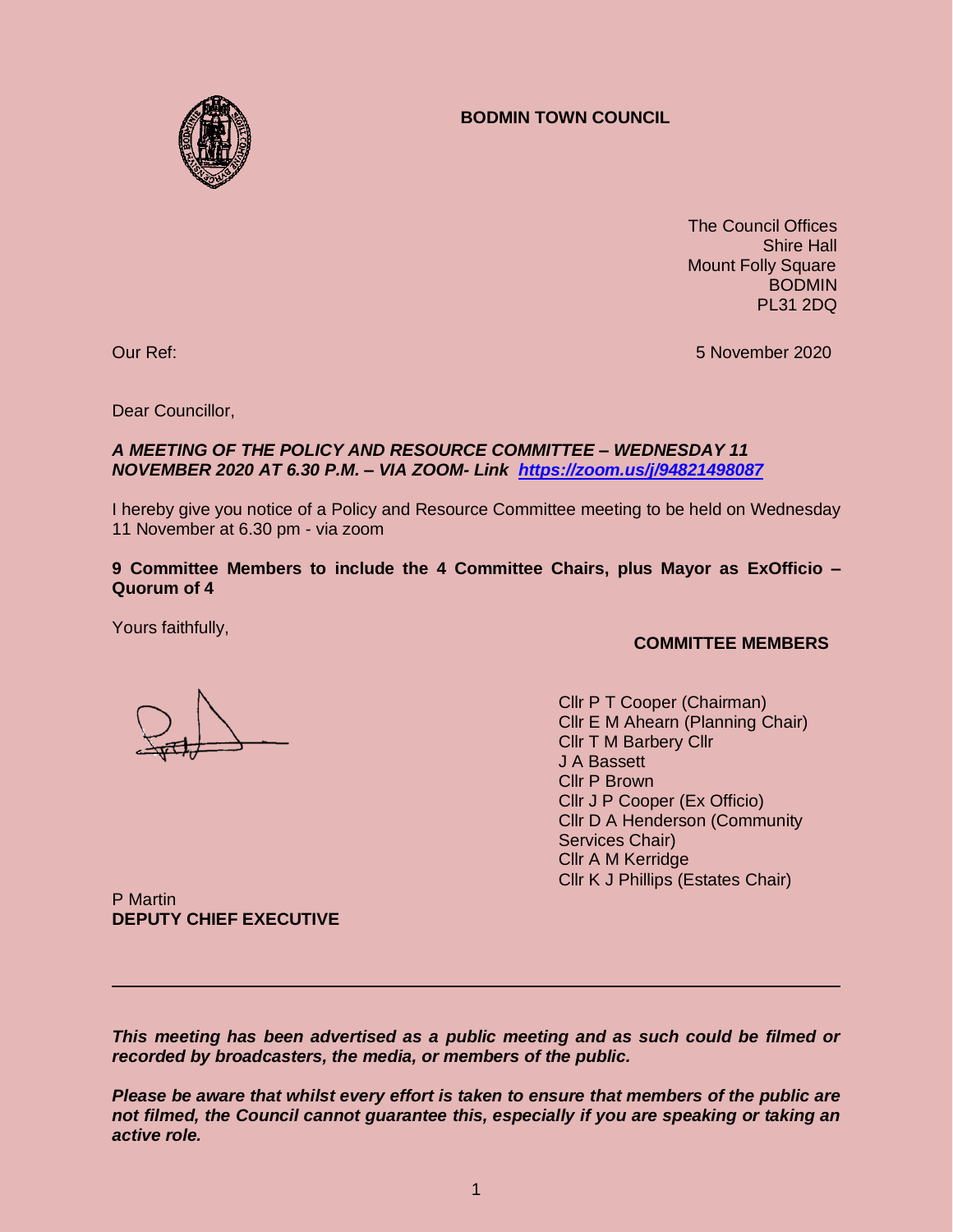*Person(s) wishing to record the Meeting are required to abide by the Council's Guidelines for recording, filming, broadcasting, or using social media at Council meetings. These guidelines are available from the Council Offices and on the Council's website [www.bodmin.gov.uk](http://www.bodmin.gov.uk/)*

# **A G E N D A**

#### 1. **CHAIRMAN'S ANNOUNCEMENTS AND APOLOGIES**

- 2. **PUBLIC REPRESENTATION SESSION – An opportunity for residents to make representations or ask questions relating to items on this agenda.** (Note: a maximum of 15 minutes will be allocated for this session and there will be a time constraint of 5 minutes per speaker);
- 3. Declarations of Interest Members to declare interests in respect of any item on the agenda.
- 4. To confirm the accuracy of the minutes of the Policy and Resources Committee meetings held on 6 August 2020 and 30 September 2020 (copies to follow)
- 5. To receive Cornwall Council Bodmin members report
- 6. To consider and agree I.T. contract quotations for the purpose of selecting a provider of IT management services
- 7. To consider and agree the purchase of I.T. equipment including telephones, Laptops, monitors and software.
- 8. To consider and agree the priority places to invest money and agree the amount for investment
- 9. To consider and agree development plan budget proposals, Committee chairs are requested to identify any projects both completed or on a rolling project plan including time scales.
- 10. To consider and agree budget planning required for 21-22 and beyond budget setting for the projected three-year period
- 11. To consider and agree a new purchasing system and arrangements to be implemented by December 2020.
- 12. To consider and agree payment schedules for October 2020
- 13. To consider and agree the COVID 19 implications on Bodmin Town Council in terms of home working and service provision during periods of lockdown.
- 14. **ITEMS CONTAINING EXEMPT INFORMATION** To consider passing the following Resolution in respect of the items listed below: 'That the press and public be excluded from the Meeting in accordance with Section 1 of the Public Bodies (Admission to Meetings) Act 1960, for the following items of business on the grounds that they involve the likely disclosure of confidential and exempt information.'